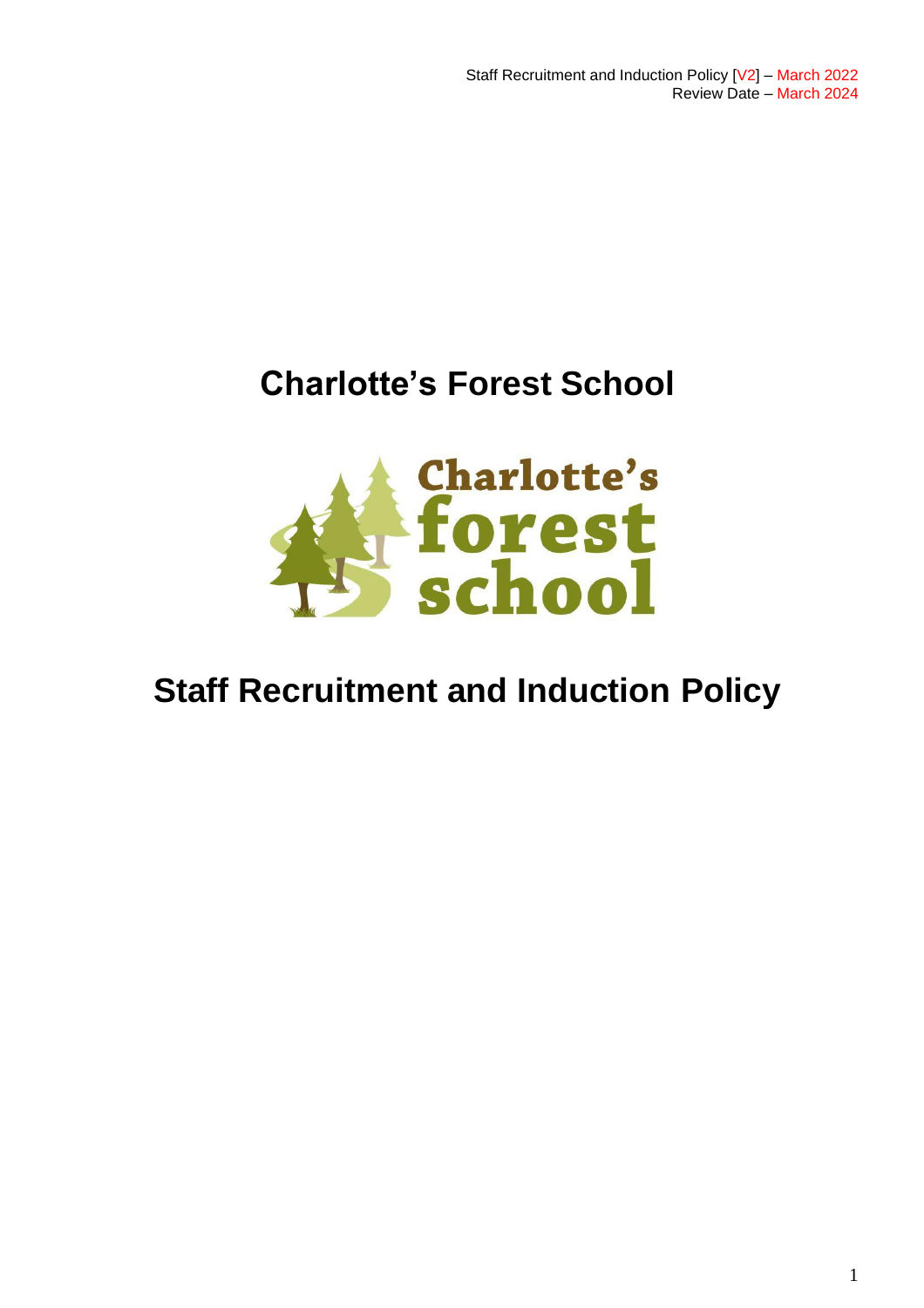### **Staff Recruitment and Induction Policy**

#### **1. Overview**

1.1 This policy applies to anyone responsible for recruiting and inducting staff and volunteers in Charlotte's Forest School and all who participate in shortlisting and interview panels.

1.2 Charlotte's Forest School is committed to promoting the welfare of children and young people and keeping them safe. We are also committed to equality, valuing diversity and working inclusively across all of our activities. We aim to have a workforce that represents a variety of backgrounds and cultures and can provide the relevant knowledge, abilities and skills for our organisation.

#### **2.0 Purpose**

The purpose of the policy:

- to recruit the best people available to join our workforce
- to take all reasonable steps to prevent unsuitable people from joining our organisation
- to recruit and manage our staff in a way that complies with legislation designed to combat inequality and discrimination
- to do all we can to achieve and maintain a diverse workforce
- to ensure that our recruitment and selection processes are consistent and transparent
- to ensure candidates are judged to be competent before we make them an offer of a job
- to ensure that new members of staff are given a proper induction.

#### **3.0 We recognise that:**

- our workforce is our most important resource
- unsuitable individuals sometimes seek out opportunities via employment or volunteering to have contact with children in order to harm them
- some groups face unfair discrimination in the workplace
- children, young people and families benefit from our efforts to recruit a skilled and committed workforce from a diverse range of backgrounds
- new staff and volunteers cannot perform their role effectively unless they are inducted properly and receive ongoing support and supervision.

#### **4.0 Recruitment and Induction Process**

We recruit and induct our workforce by:

- advertising all posts through appropriate media and in a way that ensures that we attract high quality applicants from diverse backgrounds
- providing an application pack with relevant information for anybody who expresses an interest in an advertised job
- ensuring that all applications for both paid and volunteer positions are made using our standard application form
- involving more than one person to shortlist applicants for interview
- having at least two people conducting a face-to-face interview with anyone we may want to appoint
- incorporating the views and perspectives of children, young people, and families into the recruitment and selection process whenever appropriate
- obtaining two references, two pieces of identification and original copies of any necessary qualifications from candidates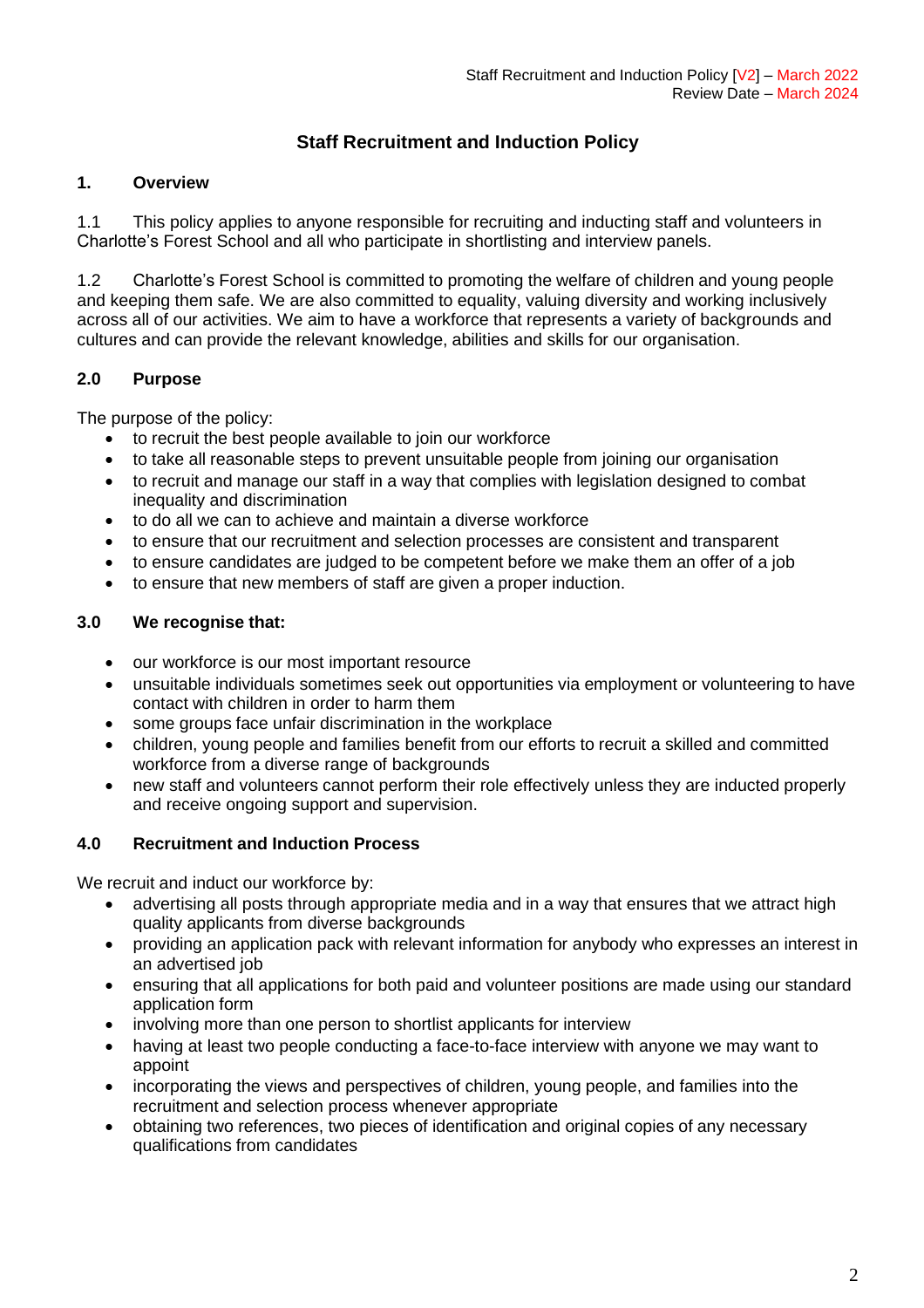- carrying out DBS checks and any other necessary vetting procedures for each member of staff or volunteer working with children or young people, in line with DBS and other official guidelines
- providing a three-month induction for all new staff and volunteers
- ensuring that all staff are made aware, during their induction period, of how to keep children and young people safe in our organisation
- appointing all staff and volunteers on a trial period initially, with a review before they are confirmed in post
- using the list of processes below to follow a consistent procedure for recruitment and induction.